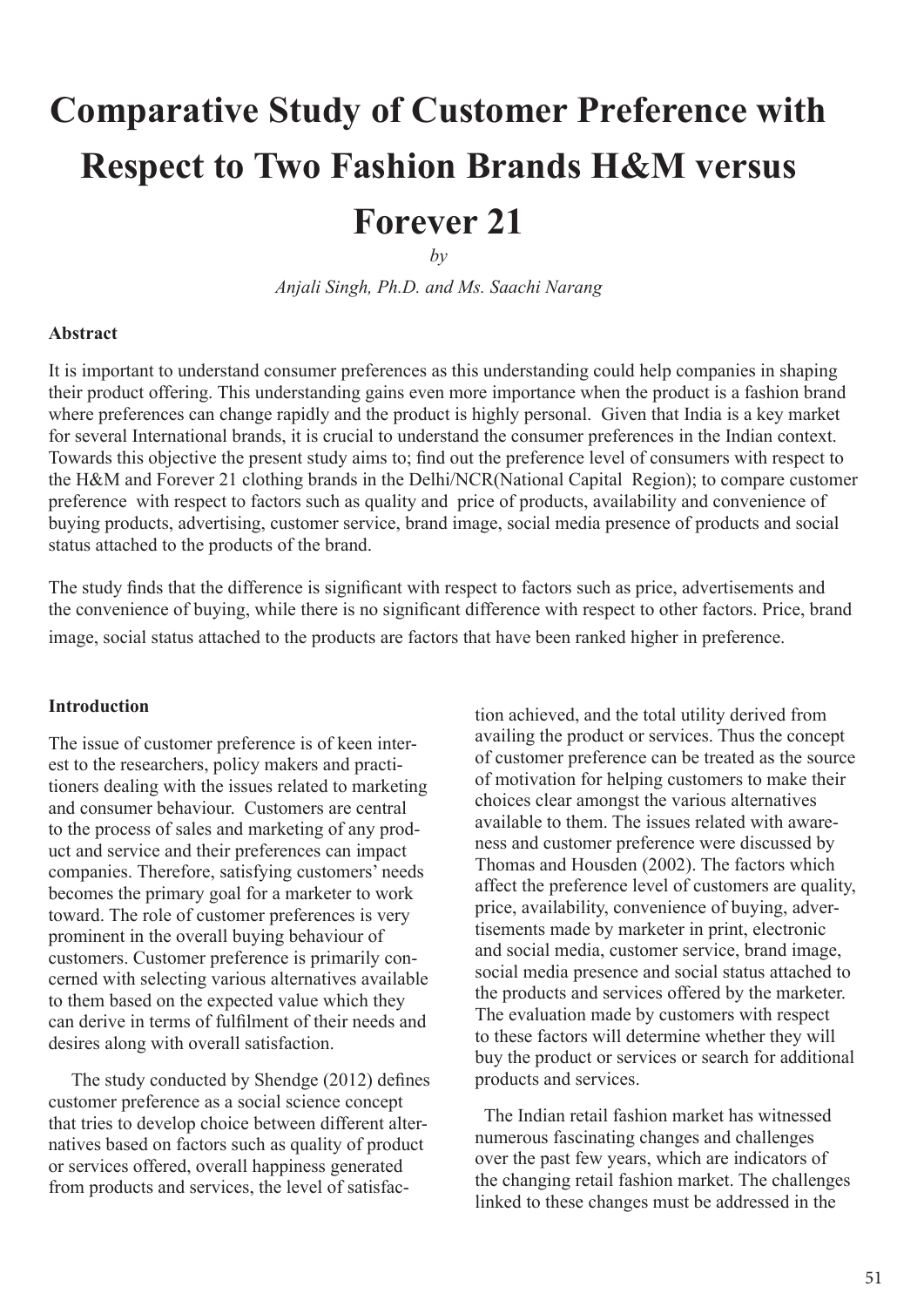most effective and prudent concomitant manner of reaping the benefits (Gugnani & Brahma, 2014).

 The Indian retail fashion market is marked by the presence of numerous domestic and foreign players. As the Indian economy is witnessing a higher degree of demographic dividend in comparison to the world market, there are increasing trends in the overall consumption within the Indian economy. This is also drawing the attention of several good brands that do not currently have a presence in India. Some domestic brands in the Indian market are Allen Solly, Park Avenue, Peter England, Flying Machine and Louis Philippe while some of the international brands are H&M, Forever 21, Tommy Hilfiger, Mango, Gap and Aeropostale.

 Fast fashion is a business strategy which aims to reduce the processes involved in the buying cycle and lead times for getting the latest fashion products into stores, in order to satisfy consumer demand at its peak (Barnes & Lea- Greenwood, 2010). Even though clothing industry players are enjoying high demands for their products (the sector is expected to grow with a compound annual growth rate (CAGR) of 13% in the coming years) from all three types of consumers; men, women and children, it has become equally challenging for the marketer to cater to the needs of customers. The scenario becomes more important for foreign brands such as H&M and Forever 21 because these brands are operating in a different county which presents its own challenges and it becomes difficult to understand the true expectations of customers and serve them accordingly. Thus for brands like H&M and Forever 21, the true evaluation of the preference level of customers and the factors affecting such preference level has become highly important.

 This evaluation could help the decision makers of H&M and Forever 21 to make appropriate choices related to products or services they are offering, their market strategies and overall value delivery to the customers in order to attract more and more customers and finally enhance the bottom line of their firm.

 In India, H&M and Forever 21 are the major competitors in the high-end fashion retailing sector and are holding strong positions in the fast-fashion retail market. The domain of marketing and consumer behaviour has witnessed immense changes in India. Previously, customers were more concerned with the price and availability of products, but now customer preferences differ with respect to products and services (Rajput, Kesharwani & Khanna, 2012a). In this background, the understanding of the preference level of customers becomes highly important for the two retail clothing brands, H&M and Forever 21. So the present study is designed to find out the preference level of consumers for H&M and Forever 21 brands. The study also compares the preference level of consumers for both H&M and Forever 21 with respect to their demographic factors (Rajput, Kesharwani & Khanna, 2012b).

 The changing dynamics in the fashion industry, such as the fading of mass production, modified structural features in the supply chain, demand for lower cost, and flexibility in design, logistics, and distribution (Doyle, Moore & Morgan, 2016) have resulted in companies reassessing their outlook. Some fashion retailers have adopted a "Quick Response" concept (Franks, 2010). Such a strategy can be characterized as gaining competitive advantages through reducing time gaps between designing and consumption on a seasonal basis. Based on the model of "Quick Response", "fast fashion" has been defined as "a business strategy that aims to shrink the processes involved in the buying cycle and lead times for getting new fashion products into stores, in order to satisfy consumer demand at its peak" (Barnes & Lea-Greenwood, 2016, p. 259). The business model of these retailers such as H&M, Benetton and Forever 21, is categorized by three components: short production and distribution lead times (quick response production competences); highly fashionable product design (improved product design competences); and reasonable prices for the middle market-between "Prada-Primark" segments (Cachon & Swinney, 2011).

 Another important reason for the changing dynamics of the fashion industry is the internationalization process of fast fashion retailers (Bhardwaj & Fairhurst, 2010). The first step to the internationalization of many fashion retailers is often through their buying decisions, enabling modified structural characteristics in the supply chain. One leading debate is where to source products (domestic versus offshore) and whether to manage the process of end-to-end supply chain coordination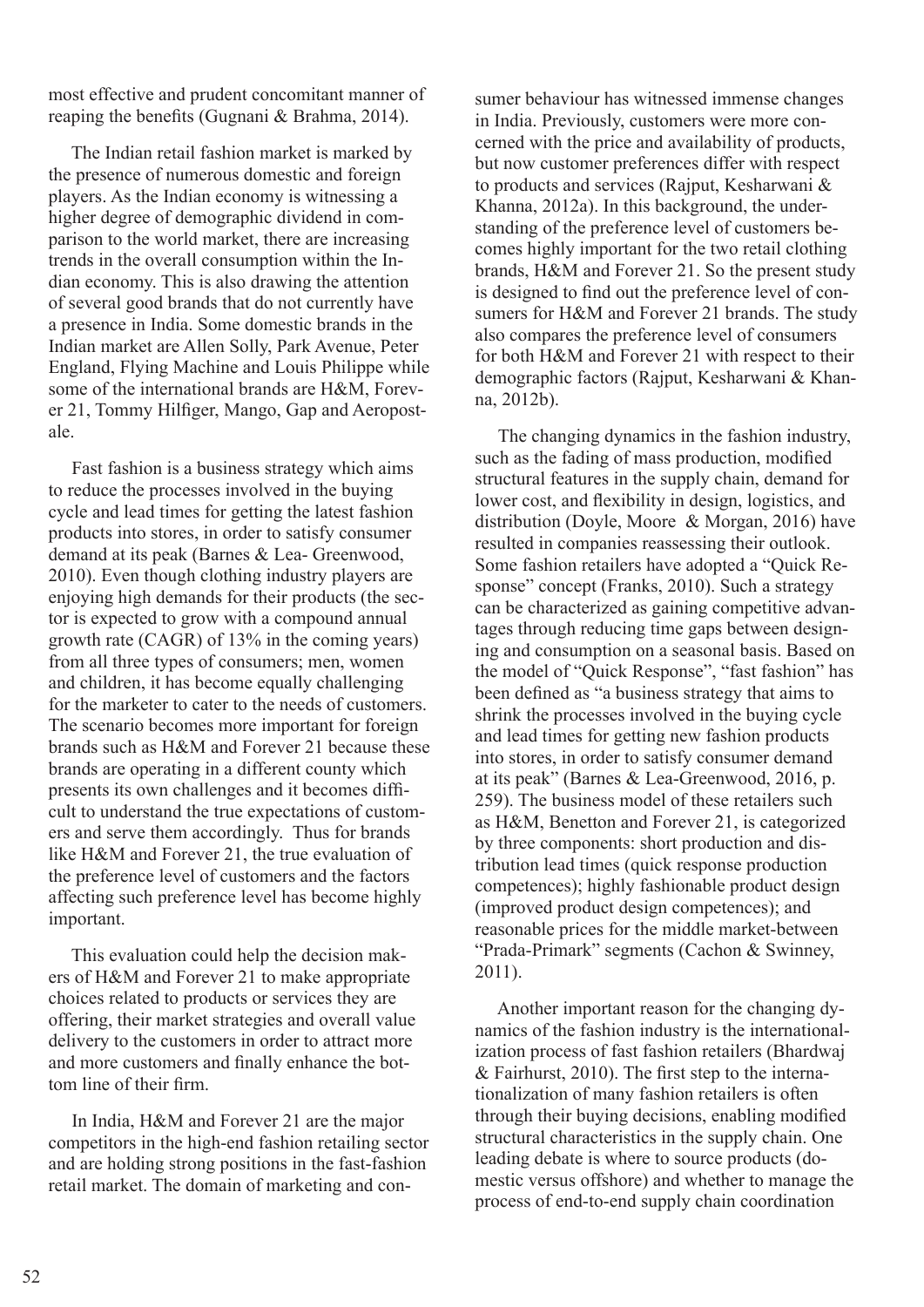internally or to outsource part or all of the logistics functions (Fernie & Perry, 2011). These challenges are especially important in a market like India where the concept of fashion brands is a recent phenomenon compared to the western world.

#### **Overview of H&M and Forever 21**

Hennes & Mauritz AB (also known as H&M) is a fashion clothing-retail company which was founded by Erling Persson in 1947, in Sweden. H&M offers fast-fashion clothing for all segments of customers; men, women, teenagers and children. The company has a presence in 62 countries worldwide with approximately 4000 stores. H&M took the route of entering as a wholly-owned subsidiary in the Indian market. The company opened its first store in India on 2 October 2015 (H&M, 2016b).

 Factors that make H&M different from the rest of the players in the market are its responsible utilization of natural resources, reducing consumption of electricity in stores, collaborating with high-end designers and celebrities, providing exclusive collections and offering garment recycling across the globe (H&M, 2016a).

 For its product distribution channel the company has followed the policy of direct purchase of raw materials from the suppliers and selling the finished items directly to the retail outlets, with a wide network for online sales. The products are produced in nearly eight hundred factories that are situated in Asia and Europe. The market strategies of H&M include making customer's aware of the latest fashionable company products through digital platforms. It has its own YouTube channel where it introduces unique ad campaigns to engage with customers and to promote the latest, and seasonal, products for particular and peak seasons (H&M, 2016a).

 Forever 21 is an American fast-fashion retailer, which was founded in 1984 by Do Won and Jin Sook Chang in Highland Park, California. According to their website, they have a men's wear line, several women's wear lines (including a plus-sized range), and girls' clothing collections. Apart from apparel, it sells accessories, footwear and beauty products. They sell through over 600 stores in America, Asia, the Middle East, and the United Kingdom. Aditya Birla Fashion and Retail (AB-FRL) acquired the global clothing brand Forever 21 in the Indian market for 26 million USD in 2016.

 Forever 21 has adopted an economic pricing policy. It caters to the needs of its esteemed customers by supplying quality products at reasonable prices. The company's success lies in its ability to challenge top design houses in the rapidly developing ready-to-wear trends while maintaining some of the most competitive prices in the market with more than 60% of its apparel being made in Asia (Forever 21, 2016).

 The marketing strategies of Forever 21 include utilization of social media to create brand awareness through platforms like Instagram, Pinterest, Twitter, Facebook, Snapchat, and blogs. It has an active official website and a significant proportion of its sales come from its website as it is able to reach a broader geography of consumers (Forever 21, 2016).

#### **Literature Review**

Fernandez (2009) tested the impact of brand on customers and the findings revealed that customers create an image of a clothing brand and give preference to those brands about which they hold positive opinions. The study also found that the role of a peer group cannot be ignored during the process of selecting, developing opinions and making their purchase decision about any particular brand. The role of advertising also helps to build the customers' awareness, knowledge and perception about the clothing brands, ultimately leading to preference towards specific clothing brands.

 In the context of developing countries, the study conducted by Khare and Rakesh (2010) investigated the brand consciousness of customers for fashion brands. The main focus of this study was to explore the factors which determine the customer preference for fashion clothing, the sample being college-going youth in an Indian context. The findings showed that Indian college-going youth is brand conscious when it comes to selecting fashion clothing, the brand of fashion clothes being their first priority. The research compared and found that there is no significant difference between gender preferences.

 The study conducted by Verma and Tiwari (2011) compared preferences of customers towards Indian versus international brands. The researchers adopted the segmentation approach and studied the role of customers falling in different categories per their demographic profile and preference for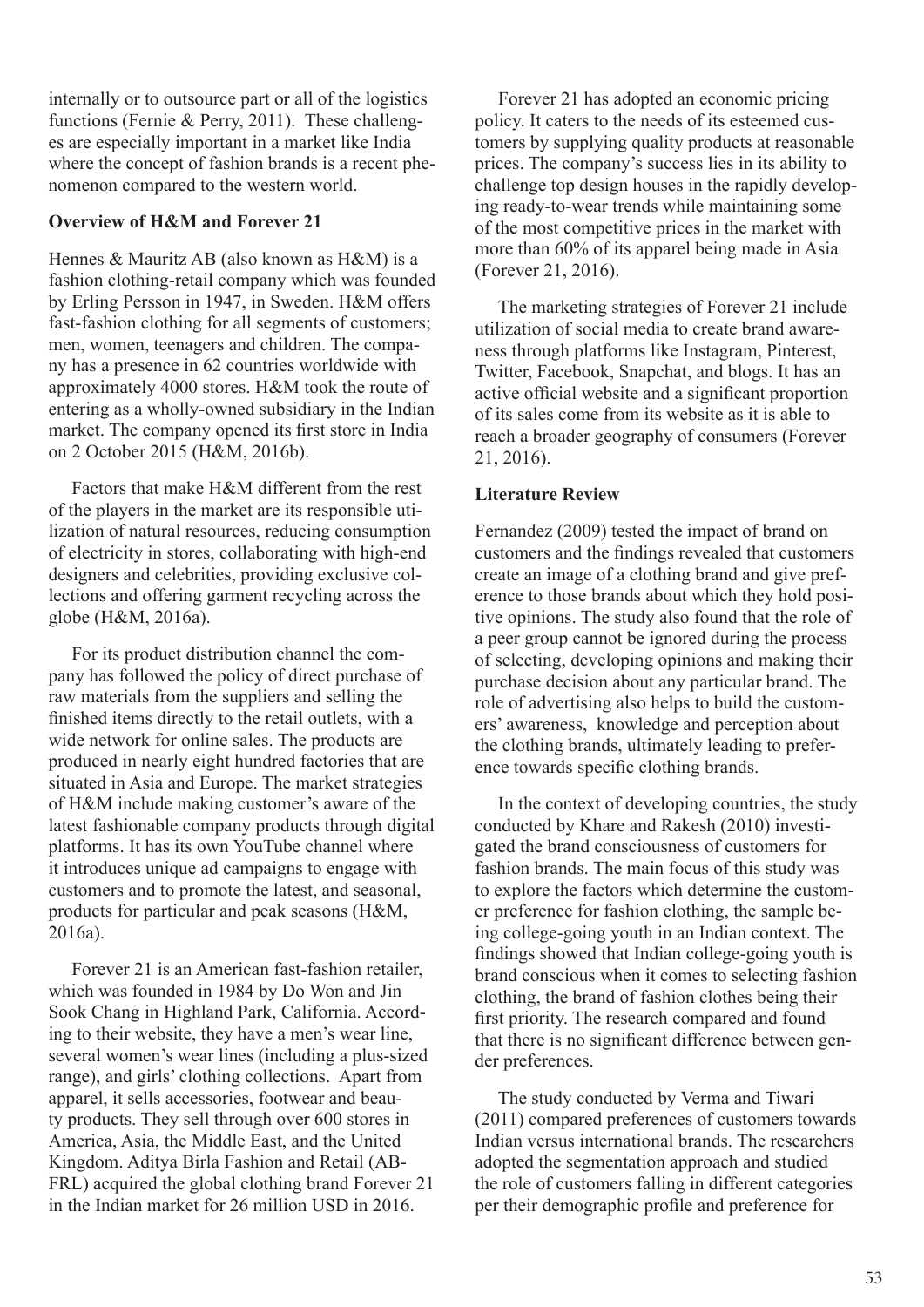national and international brands. The results of the study show that Indian consumers in the higher income categories are more brand conscious than those falling in low income brackets, and buy more international brands than Indian brands. Similarly, a study by Jung and Sung (2008) investigated customer preference towards international and national branded apparel and found that customer preference towards international brands is highly linked to the level of a customer's purchasing power while the role of other demographic variables such as gender, age, or education level is not significant. The results of the study also indicated that approximately 58% of the respondents - college students - preferred international brands of apparel over national brands. The study found that the higher the customer's exposure to the media (print, electronic and social media), the stronger the influence of media on the customer preference towards clothing brands. Ismail, Masood and Mehmood (2012) explored factors affecting customer preference for global clothing brands in Pakistan and found that customer preference was driven mainly by price and quality of clothing brands. Gharleghi (2013) also tried to document the factors to predict the consumer preferences for choosing fashion clothes among Malaysian consumers.

 The factors responsible for predicting the customer preference were perceived quality of clothes, the sale and promotional strategies adopted by brands, lifestyle of customers and the country of origin of the clothing brands.

 The study conducted by Mittal and Aggarwal (2012) explored the role of customer preference and consumer behaviour and found that the customer's individual characteristics such as physical strength, mental strength and emotional quotient played a very important role in affecting customer preference and buying behaviour. Anderson, Fell, Smith, Handen and Gomon (2005) and Dölekoğlu, Albayrak, Kara and Keskin (2008) have made attempts to investigate the factors responsible for customer preference towards products and services. The results indicated that customer preferences are largely sensitive to the various product related tangible and intangible factors and the other demographic factors of the customers. The various tangible factors associated with clothing products are the looks of the clothes, the quality of fabrics, and the ambience of the stores while the other, intangible features, associated with the apparel are

product price, the responsiveness of the sales person, the social status attached to the products, ease of product availability and ease of payment for products and services.

 The relationship between customer awareness and customer preference was investigated by Thomas and Housden (2002) and Alamro and Rowley (2011). Both these studies indicate that the brand awareness serves as a key influencer on customer preference about products and services. The higher the brand awareness the higher the preference of customers for the particular product and services. Additionally, the researchers listed eleven factors which are key influencers of customer preference for products and services. These factors are; awareness of customer, modes of communication (advertisements in print, electronic, social media, word-of- mouth publicity) related to products/services, price and quality of products, brand personality, country of product/ service origin, service quality of the organization, goodwill and reputation of the organization, customer's satisfaction level and perceived risk levels. Narang (2006) mentioned that due to the repetitive nature of advertising in print, electronic and social media, consumers are able to recall the brands and various attributes associated with the products and services.

 The individual's attitude, perception, past and existing experiences and other personality related factors significantly affect the buying behaviour of consumers. The role of personality was examined by Albanese (1989) and clearly documented that the customer preference and consumer behaviour are largely driven by the personality of consumers while Sproles and Kendall (1986) established the relationship between the consumer decision making process and the factors associated with the mental factors of individual consumers.

 Another study conducted by Kubendran and Vanniarajan (2005) assessed the location (urban versus rural) of respondents and its impact on their preference and buying behaviour. In general, people in urban areas preferred to buy more branded products as that gave them an assurance of quality and other product attributes along with a sense of security. Rural consumers preferred to purchase more non-branded products as these are relatively cheaper yet provided adequate quality.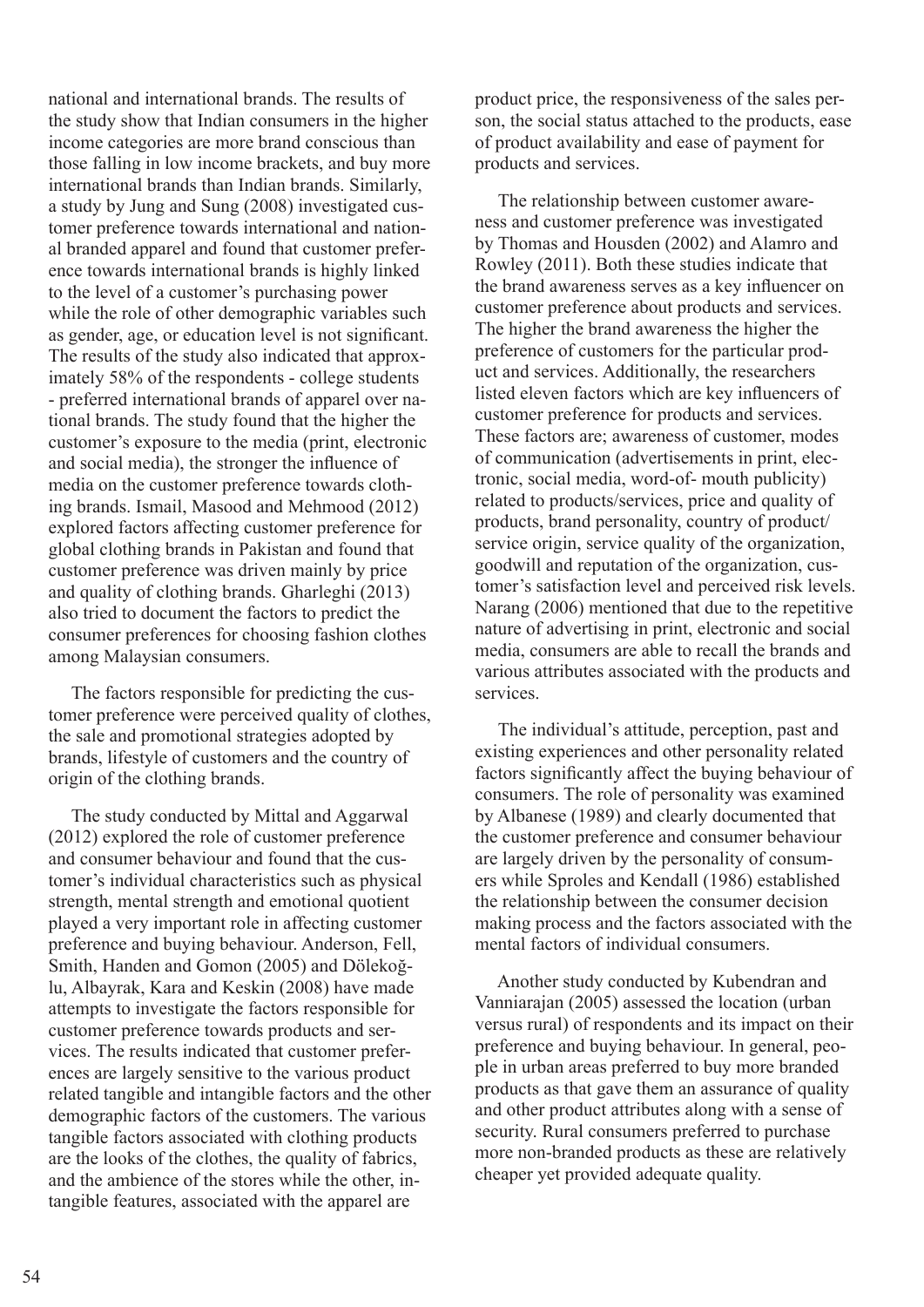The literature survey highlights that the factors important in determining consumer preferences are quality, price, the availability of products, buying convenience, advertisements, customer service, brand image, social media and social status. Therefore, these factors have been incorporated into the research study undertaken.

## **Research Problem**

The role of customer preference has remained a key area of concern for the marketer. The customer is central in the process of sales and marketing of any products and services and the customer's taste and preferences can impact companies. Therefore, satisfying a customer's need becomes the prime goal for a marketer to work towards. Customer preference is primarily concerned with selecting various alternatives available to the customer based on the expected value which they can derive in terms of fulfilment of their needs and desires along with overall satisfaction.

 In the modern fashion clothing industry, the two brands H&M and Forever 21 are close competitors. These two brands are looking to increasing their sales level by satisfying their customers. In this process, the following research questions related to customer preference towards H&M and Forever 21 brands are relevant to answer in the Delhi/ NCR region;

What are the factors which influence the preferences of customers towards H&M and Forever 21 brands in Delhi/NCR region?

Which of these factors influencing customer preference towards these two brands H&M and Forever 21 are ranked as more important, and why?

## **Objectives of the Study**

The objectives of the study are;

- 1. to find out the factors which influence the preference of customers towards H&M and Forever 21 brands in Delhi/NCR region.
- 2. to conduct a comparative analysis between the preference level of consumers with respect to H&M and Forever 21.

 With respect to the objectives listed above, the following hypotheses are formed to test and compare the preference level of consumers with respect to H&M and Forever 21 in Delhi/NCR region. These hypotheses are listed below:

## **Hypotheses**

Based on the literature review the following set of hypotheses were developed for finding and comparing the preference level of consumers.

- $H_{ol}$ : There is no significant difference in the preference of customers towards H&M versus Forever 21 brands with respect to quality of products.
- $H_{el}$ : There is a significant difference in the preference of customers towards H&M versus Forever 21 brands with respect to quality of products.
- $H_{\alpha}$ : There is no significant difference in the preference of customers towards H&M versus Forever 21 brands with respect to price of products.
- $H_{\alpha}$ : There is a significant difference in the preference of customers towards H&M versus Forever 21 brands with respect to price of products.
- $H_{03}$ : There is no significant difference in the preference of customers towards H&M versus Forever 21 brands with respect to availability of products.
- $H<sub>33</sub>$ : There is a significant difference in the preference of customers towards H&M versus Forever 21 brands with respect to availability of products.
- $H_{\alpha4}$ : There is no significant difference in the preference of customers towards H&M versus Forever 21 brands with respect to convenience of buying of products.
- $H<sub>ad</sub>$ : There is a significant difference in the preference of customers towards H&M versus Forever 21 brands with respect to convenience of buying of products.
- $H_{\text{0}}$ : There is no significant difference in the preference of customers towards H&M versus Forever 21 brands in with respect to advertisements.
- $H<sub>as</sub>$ : There is a significant difference in the preference of customers towards H&M versus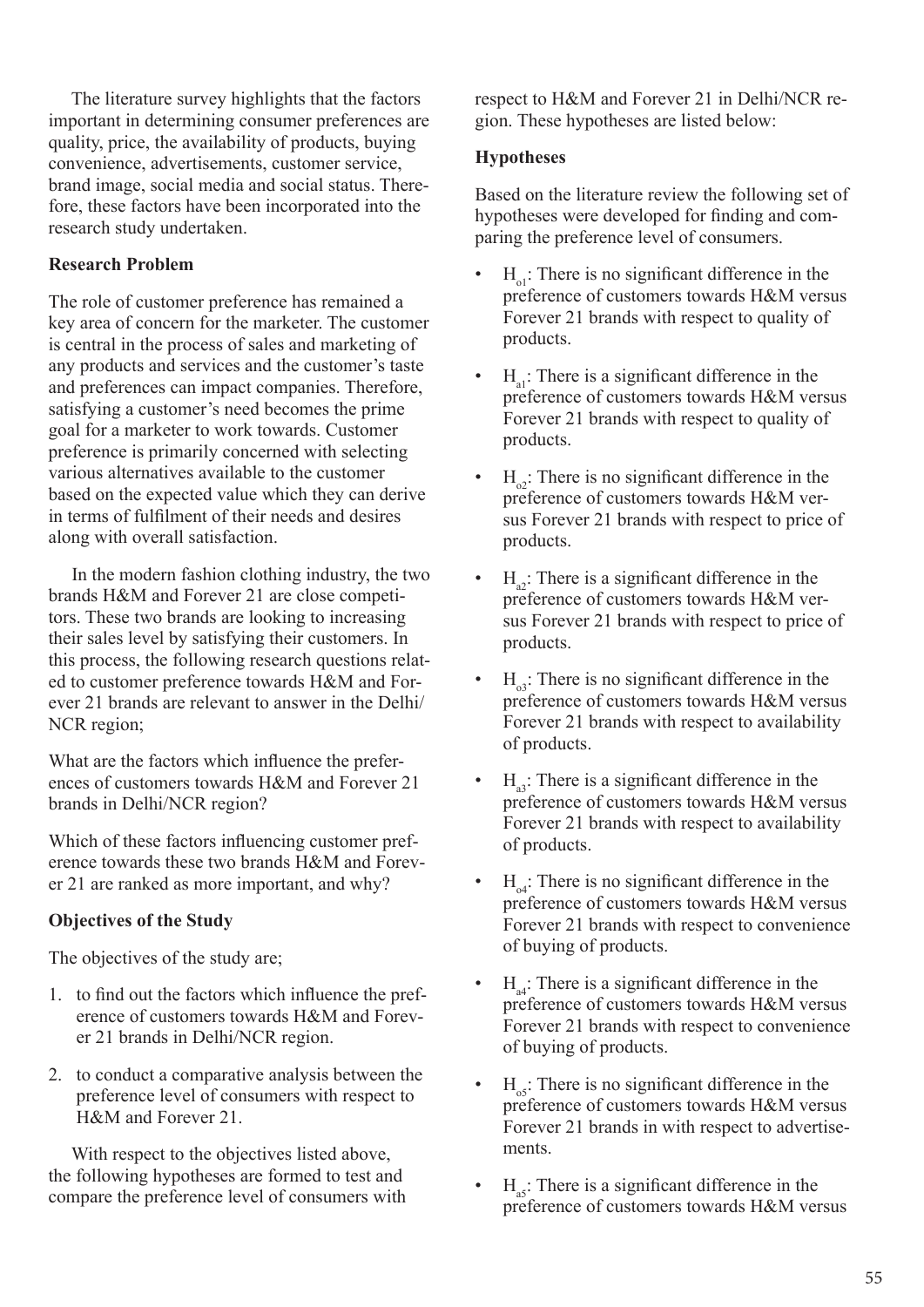Forever 21 brands with respect to advertisements.

- $H_{\text{tot}}$ : There is no significant difference in the preference of customers towards H&M versus Forever 21 brands with respect to customer service.
- $H_{\text{ab}}$ : There is a significant difference in the preference of customers towards H&M versus Forever 21 brands in with respect to customer service.
- $H_{\text{o}7}$ : There is no significant difference in the preference of customers towards H&M versus Forever 21 brands with respect to brand image in Delhi/NCR region.
- $H_{\text{a}}$ : There is a significant difference in the preference of customers towards H&M versus Forever 21 brands with respect to brand image.
- $H_{\text{0.8}}$ : There is no significant difference in the preference of customers towards H&M versus Forever 21 brands with respect to social media presence of the brand.
- $H_{\infty}$ : There is significant difference in the preference of customers towards H&M versus Forever 21 brands with respect to social media presence of the brand.
- $H_{09}$ : There is no significant difference in the preference of customers towards H&M versus Forever 21 brands with respect to social status attached to the brand.
- $H_{\text{eq}}$ : There is significant difference in the preference of customers towards H&M versus Forever 21 brands with respect to social status attached to the brand.

#### **Limitations of the Study**

 The findings of the study are limited to the analysis of a sample size of 50 respondents selected from the Delhi/NCR region on the basis of convenient sampling. The results can't be generalized for the entire population of the study. As recommended by Central Limit Theorem, to get a better estimation for the entire population from the sample, the sample size should be large. Considering the paucity of time, we selected convenient random sampling methods for selecting the sample. We have used both a rating and ranking scale to assess

the preference level of consumers for H&M versus Forever 21 products in Delhi/NCR and treated the same as proxy for a continuous variable of consumer's preference. There is past evidence indicating that the same can be considered for generating proxy of an attitudinal variable. The findings of the study are based on the opinions expressed by the respondents during the questionnaire survey so there are changes of responses biasness in the findings. The data collection of a questionnaire survey always carries some common errors i.e. hurried filling of the questionnaire, misunderstanding of the instrument/concept and the influence of others.

## **Research Design -Methodology**

The study is based on the descriptive research design formed to meet the objectives of the study. The selection of descriptive research design is in line with the studies conducted in the past in the area of consumer behaviour.

#### **Design of the Research Instrument**

 The researchers have developed a detailed questionnaire considering the role of all the factors affecting the preference level of customers. These factors were identified in the literature review of the study in both the Indian and global context and concluded that the factors such as quality, price, availability, convenience of buying, advertisements made by marketer in print, electronic and social media, customer service, brand image, social media presence and social status attached to the products and services offered by the marketer play a very important role in affecting the preference level of consumers. The rating scale of 1-5 was selected for the study to assess the preference level of consumers with respect to various factors affecting the same. A sample of 50 respondents was selected as a sample for the study. The sample was selected using convenient sampling method. The fieldwork was executed in February 2017.

## **Findings and Discussion**

The paired sample t-test is used to compare the preference level of consumers with respect to quality, price, availability, convenience of buying, advertisements made by marketer (print or electronic), customer service, brand image, social media presence and social status attached to the products and services offered by the marketer of the products offered by H&M versus Forever 21.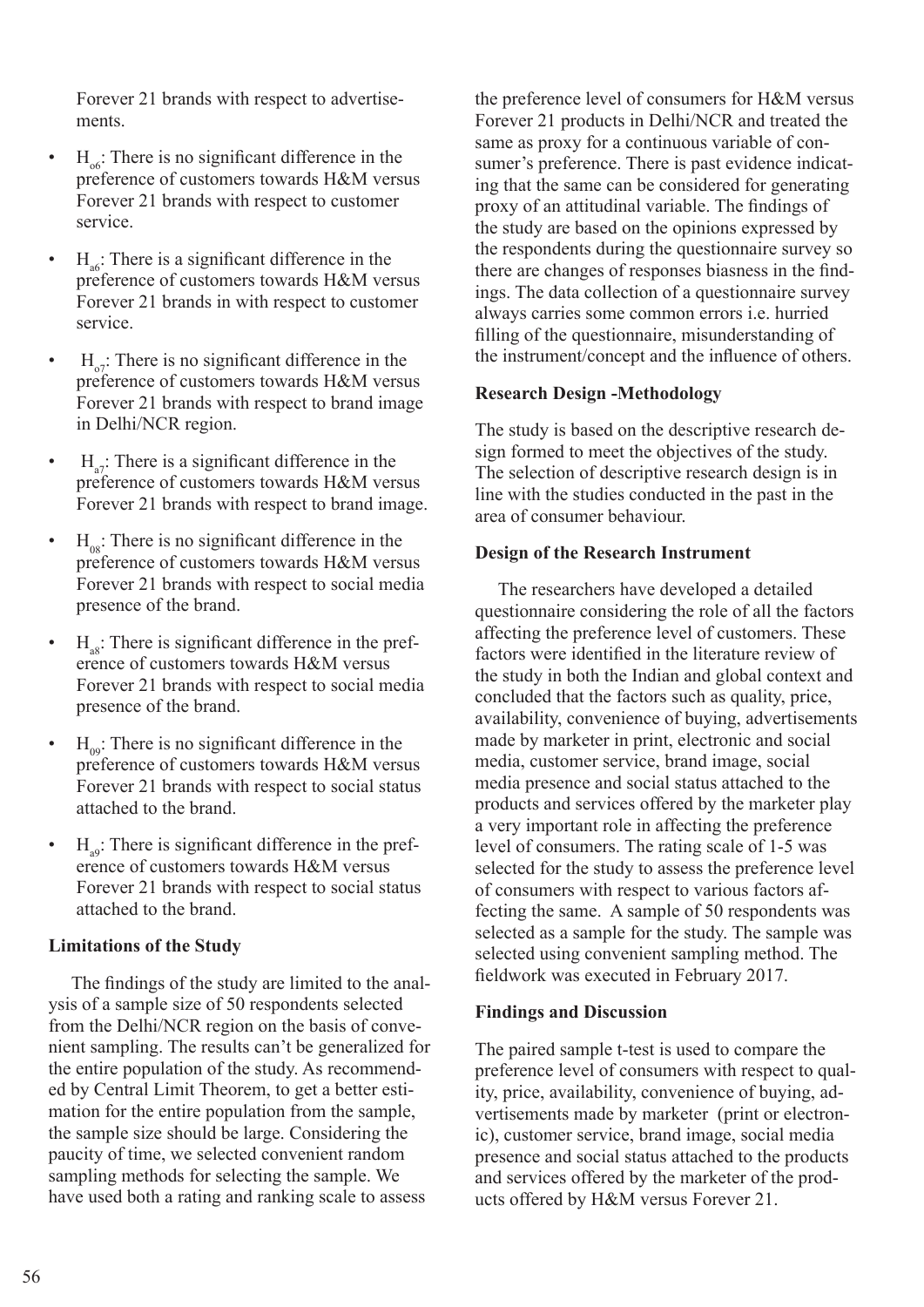## **Profile of Respondents**

 The demographic profiles of respondents selected as the sample of the study are discussed in this section. The number of male respondents was 16 and female respondents numbered 34 out of a total of 50, the percentage being 32% and 68% respectively. The number of respondents below the age of 35 was 20, or 40 % of the total size, while the remaining 60 % of the respondents, numbering 30, were above the age of 35 years. The distribution of the sample across the education level was fairly even with 26 % of the respondents being graduates, 36 post graduates and 38 % who were neither. The spread of the sample across NCR(National Capital Region) was even, with 28% of the respondents from Gurgaon, 34% from Delhi and the remaining 38% from Ghaziabad. In terms of the household income, a total of 22% respondents had a household monthly income less than 50 thousand, another 32% respondents' monthly income was between 50 thousand and 100 thousand rupees while 28% respondents had a monthly household income between 100 thousand to 500 thousand rupees. The percentage of respondents having monthly household income above 500 thousand rupees was 18% in the selected sample.

#### **Analysis of Responses**

 The respondents were also asked to rank the various factors of product quality, price, availability, buying convenience, advertisements, customer service, brand image, social media and social status.

 Factors like social status associated with product, buying convenience and brand image of the product were ranked as important for the customers while other factors like quality of products, availability of products, advertisements, customer service and social media were not ranked as important. (Table 1 in Annexures)

## **Hypothesis Testing**

 To test the following hypothesis of comparing the preference of consumers with respect to H&M versus Forever 21 in Delhi/NCR region, paired sample t-test statistics were pressed into service.

 $H_{ol}$ : There is no significant difference in the preference of customers towards H&M versus Forever 21 brands with respect to quality of products.

The mean rating of quality of H&M was 3.26 while the same was 3.10 in the case of Forever 21. The value of t-test statistics is 0.513 which is not statistically significant at 5% level of significance. Thus the null hypothesis of no statistical difference in the preference of consumers with respect to quality of products for H&M versus Forever 21 brands will not be rejected and alternate hypothesis of significant statistical differences will be rejected. The researchers can conclude that consumers do not have different preference with respect to quality of the two brands.

•  $H_{\text{o}}$ : There is no significant difference in the preference of customers towards H&M versus Forever 21 brands with respect to price of products.

The mean value of ratings received by both brands, H&M and Forever 21, with respect to their prices were 1.94 and 3.54 respectively. The value of t-test statistics is -6.946 which is statistically significant at 5% level of significance. Thus the null hypothesis will be rejected and alternate hypothesis of significant statistical differences will not be rejected. Thus the study finds that the price of H&M versus Forever 21 has a significant difference in preference among the end consumers.

 $H_{03}$ : There is no significant difference in the preference of customers towards H&M versus Forever 21 brands with respect to availability of products.

The mean value of ratings received by H&M and Forever 21 with respect to their availability of products were 2.70 and 2.96 respectively. The value of t-test statistics is -0.889 which is statistically significant at 5% level of significance. Thus the null hypothesis of no statistical difference in the preference of consumers with respect to availability of products for H&M versus Forever 21 brands will not be rejected and alternate hypothesis of significant statistical differences will be rejected. We can conclude that there is no difference in consumer preferences regarding product availability.

 $H_{o4}$ : There is no significant difference in the preference of customers towards H&M versus Forever 21 brands with respect to convenience of buying of products.

The mean value of ratings received were 3.24 by H&M and 2.68 by Forever 21. The value of t-test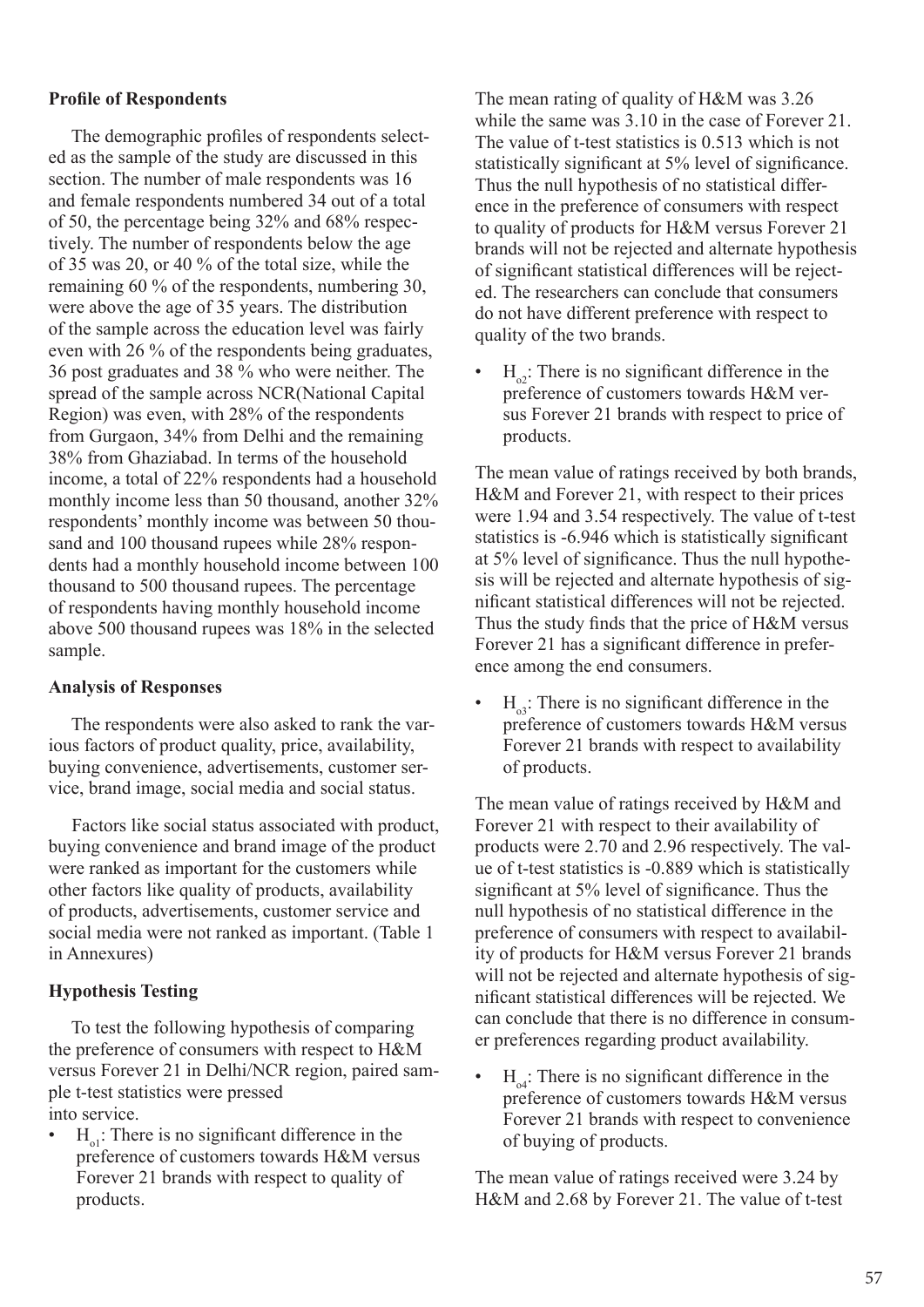statistics is 2.112 which is statistically significant at 5% level of significance. Thus the null hypothesis of no statistical difference in the preference of consumers with respect to convenience of buying of products for H&M versus Forever 21 brands will be rejected and alternate hypothesis of significant statistical differences will not be rejected. The researchers can conclude that the H&M brand has a higher preference for convenience of buying of products from end consumers than Forever 21 brand.

 $H_{\text{05}}$ : There is no significant difference in the preference of customers towards H&M versus Forever 21 brands in with respect to advertisements.

The mean value of ratings of H&M and Forever 21 were 2.48 and 3.36 respectively. From the table the value of t-test statistics is -3.290 which is statistically significant at 5% level of significance. Thus the null hypothesis of no statistical difference in the preference of consumers with respect to advertisements of products for H&M versus Forever 21 brands will be rejected and alternate hypothesis of significant statistical differences will not be rejected.

The mean value of advertisements is higher in the case of Forever 21 and lower in the H&M brand. The researchers can conclude that end consumers of Forever 21 have higher preference for advertisements as compared to the H&M brand.

 $H_{\text{tot}}$ : There is no significant difference in the preference of customers towards H&M versus Forever 21 brands with respect to customer service.

The mean rating of customer service of products of H&M was 2.88 and 2.92 for Forever 21. The value of t-test statistics is -0.160 which is not statistically insignificant at 5% level of significance Thus the null hypothesis of no statistical difference in the preference of consumers with respect to customer service of products for H&M versus Forever 21 brands will not be rejected and alternate hypothesis of significant statistical differences will be rejected.

Therefore the researchers can conclude that customers do not find any difference in the level of customer service of products offered by H&M versus Forever 21.

 $H_{\alpha}$ . There is no significant difference in the preference of customers towards H&M versus Forever 21 brands with respect to brand image in Delhi/NCR region.

The mean rating of the brand image of H&M and Forever 21 were 3.08 and 3.00 respectively. The value of t-test statistics is 0.277 which is not statistically significant at 5% level of significance. Thus the null hypothesis of no statistical difference in the preference of consumers with respect to brand image of products for H&M versus Forever 21 brands will not be rejected and alternate hypothesis of significant statistical differences will be rejected.

The researchers can conclude that with respect to the brand image of Forever 21 versus H&M, there is no difference in preference regarding brand image among the end consumers.

 $H_{08}$ : There is no significant difference in the preference of customers towards H&M versus Forever 21 brands with respect to social media presence of the brand.

The mean value of ratings received by both the brands H&M and Forever 21 with respect to their social media presence were 2.82 and 3.06 respectively. The value of t-test statistics is -0.735 which is statistically insignificant at 5% level of significance. Thus the null hypothesis of no statistical difference in the preference of consumers with respect to social media presence of products for H&M versus Forever 21 brands will not be rejected and alternate hypothesis of significant statistical differences will be rejected.

The researchers' conclusion is that consumers are indifferent to both brands in terms of the preference level of consumers with respect to the social media presence.

 $H_{00}$ : There is no significant difference in the preference of customers towards H&M versus Forever 21 brands with respect to social status attached to the brand.

The mean value of rating received by H&M was 3.18 and 2.90 for Forever 21 with respect to their social status. The value of t-test statistics is 0.938 which is statistically insignificant at 5% level of significance, thus the null hypothesis of no statistical difference in the preference of consumers with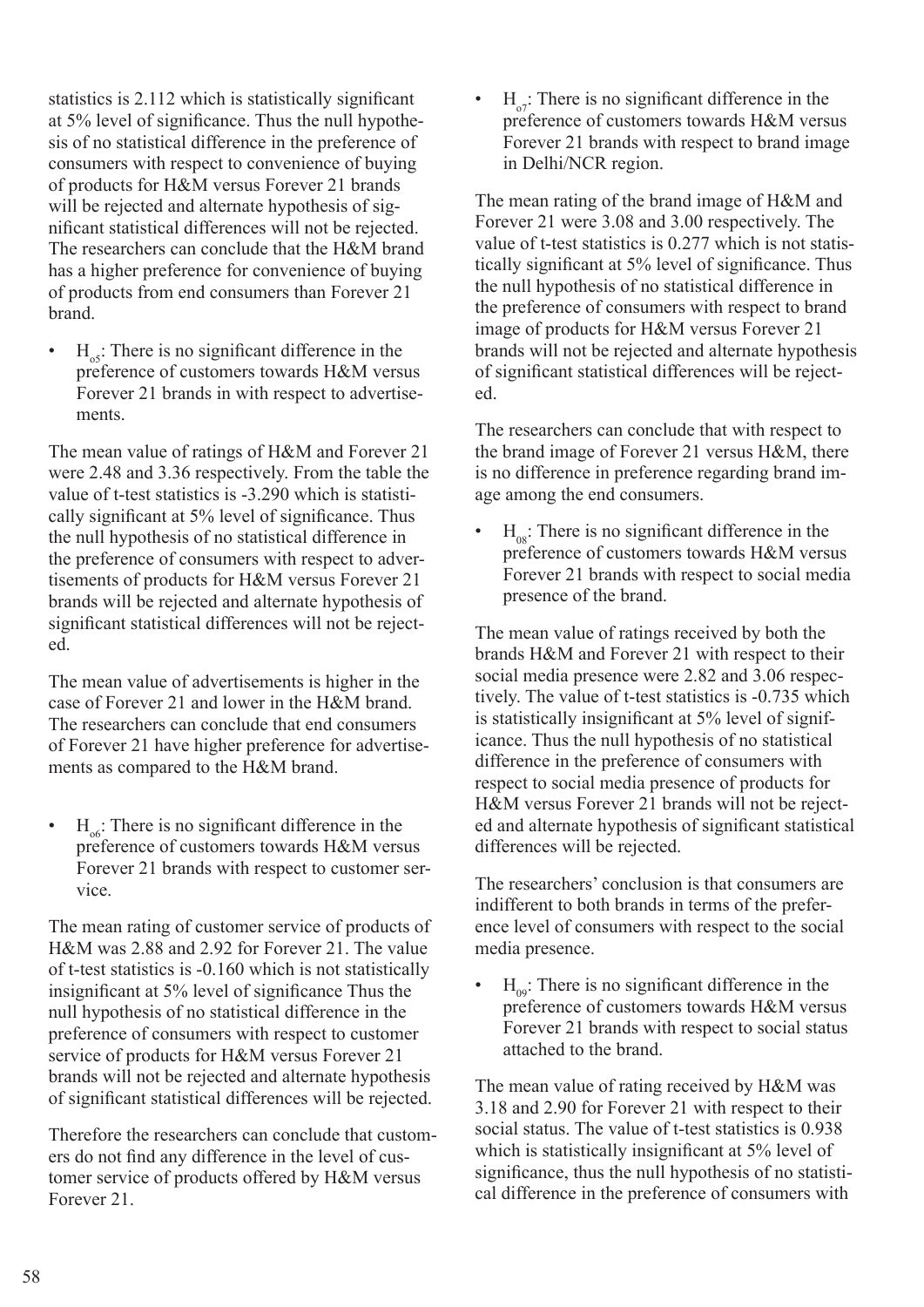respect to social status attached to the brand H&M versus Forever 21 will not be rejected and alternate hypothesis of significant statistical differences will be rejected.

The researchers concluded that the preference level of consumers with respect to the social status attached to both brands are similar.

## **Conclusion and Recommendations**

Out of the nine factors identified from the literature review and researched for this study, it is clearly evident that for consumers in Delhi/NCR product quality, price, availability, customer service and social media presence do not rank high. On the other hand, they rank factors like convenience of buying, social status attached to products and brand image as higher for both brands. It would be worthwhile to carry out further research on why quality as a parameter does not rate high for the respondents surveyed. It could be probable that brand image which is rated highly could be indicative of quality and therefore disregarded as a separate variable.

 The study finds that with respect to the quality, availability of products, customer service, brand image, social media presence and social status attached to the two brands, there is no significant difference between the preference of customers towards H&M and Forever 21. The difference is significant between the two brands, H&M and Forever 21, with respect to factors such as price, advertisements made by the two brands and the convenience of buying of the two brands. The difference between the two brands with respect to pricing is especially significant as the Indian consumer is considered to be highly price conscious. The price points of Forever 21 make it more affordable and accessible to the Indian consumer and the consumers are aware of the difference in the price between the two brands. Further research can also be carried out the difference in preferences with respect to convenience of buying of the two brands, given that both the brands occupy similar retail space i.e malls and have an equally strong online presence.

## **The Authors**

**Anjali Singh, Ph.D.** Marketing, IILM Institute for Higher Education 3, Lodhi Road. New Delhi -11003 anjali.singh@iilm.edu

## **Ms. S. Narang**

BBA(Entrepreneurship)- stage 3 saachi.narang.sbs17@iilm.edu New Delhi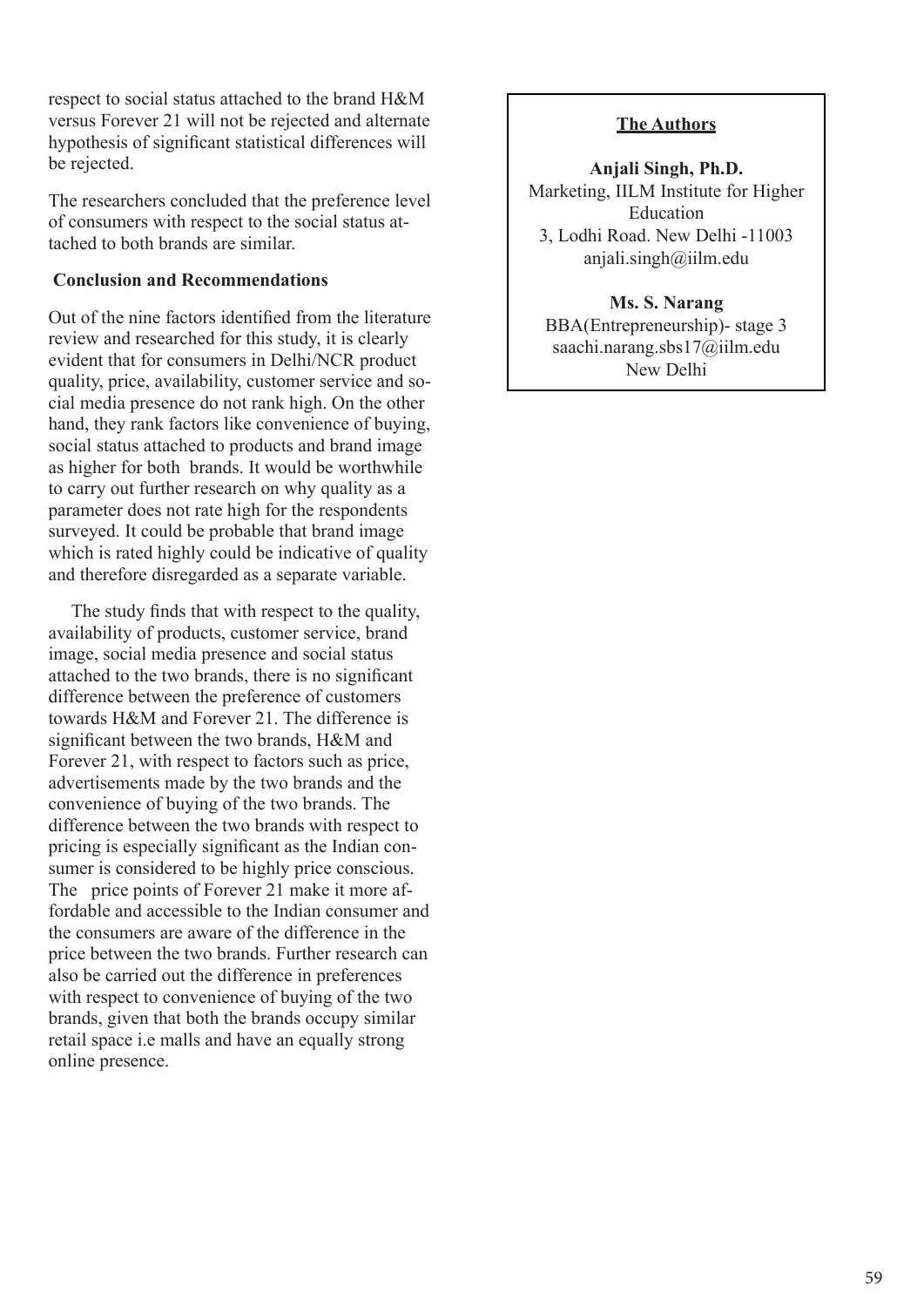## **References**

- Alamro, A. & Rowley, J.(2011). Antecedents of brand preference for mobile telecommunications services. *Journal of Product & Brand Management, 20*(6), 475-486.
- Albanese, P.J. (1989). The paradox of personality in marketing: A new approach to the problem. In P. Bloom (Ed.), *Enhancing knowledge development in marketing* (pp. 245 – 249). Chicago, IL: American Marketing Association.
- Anderson, R. C., Fell, D., Smith, R. L., Hansen, E. N. & Gomon, S. (2005). Current consumer behavior research in forest products. *Forest Products Journal, 55*(1), 21- 27.
- Barnes, L. & Lea-Greenwood, G. (2006). Fast fashioning the supply chain: Shaping the research agenda. J*ournal of Fashion Marketing and Management: An international Journal, 10*(3), 259-2. doi. org/10.1108/13612020610679259
- Bhardwaj, V. & Fairhurst, A. (2010). Fast fashion: response to changes in the fashion industry. *International Review of Retail, Distribution & Consumer Research, 20*(1), 165-173. doi. org/10.1080/09593960903498300
- Cachon, G. P. & Swinney, R. (2011). The value of fast fashion: Quick response, enhanced design, and strategic consumer behaviour. *Management Science, 57*(4), 778-795. dx.doi.org/10.1287/mnsc.1100.1303
- Dölekoğlu, C., Albayrak, M., Kara, A. & Keskin, G. (2008). Analysis of consumer perceptions and preferences of store brands versus national brands: An exploratory study in an emerging market. *Journal of Euro Marketing, 17*(2), 109-125.
- Doyle, S., Moore, C. & Morgan, L. (2006). Supplier management in fast moving fashion retailing, *Journal of Fashion Marketing and Management: An international Journal, 10*(3), 272-281.
- Fernie, J. & Perry, P. (2011). The international fashion retail supply chain. In J. Zentes, B. Swoboda & D. Morschett, (Eds.), *Case Studies in International Management*  (pp.279-298). dx.doi.org/10.1007/978-3- 8349-6793-0\_16
- Fernandez, P.R. (2009). Impact of branding on gen Y's choice of clothing. *Journal of the South East Asia Research Centre for Communications and Humanities, 1*(1), 79-95.
- Franks, J. (2000). Supply chain innovation. *Work Study, 49*(4),152-155. http://dx.doi. org/10.1108/00438020010330484
- Forever 21. (2016). Company details. Retrieved from http://www.forever21.com/IN/Company/About.aspx?br=f21
- Gugnani, A. & Brahma, K. (2014). Fashion retail scenario in India: Trends and marketing dynamics. Retrieved from: http://www. technopak.com/Files/fashion-retail-scenario-in-india.pdf
- Gharleghi, B. (2013). Malaysian young consumer preferences in choosing international fashion brand. *Journal of Human and Social Science Research, 1*(1), 31 – 38.
- H&M. (2016a). Europe, Asia, Middle East & Northern Arica, and North America. Retrieved from http://about.hm.com/content/ hm/AboutSection/en/About/Facts-About-HM/About-HM/Sales-Markets/Europe. html
- H&M. (2016b). Global expansion. Retrieved from http://about.hm.com/content/hm/ AboutSection/en/About/Facts-About-HM/ About-HM/Expansion-Strategy. html
- Hsieh, M. H., Pan, S. L. & Setiono, R. (2004). Product, corporate, and country image. *Journal of the Academy, 32(*3) 251 - 270.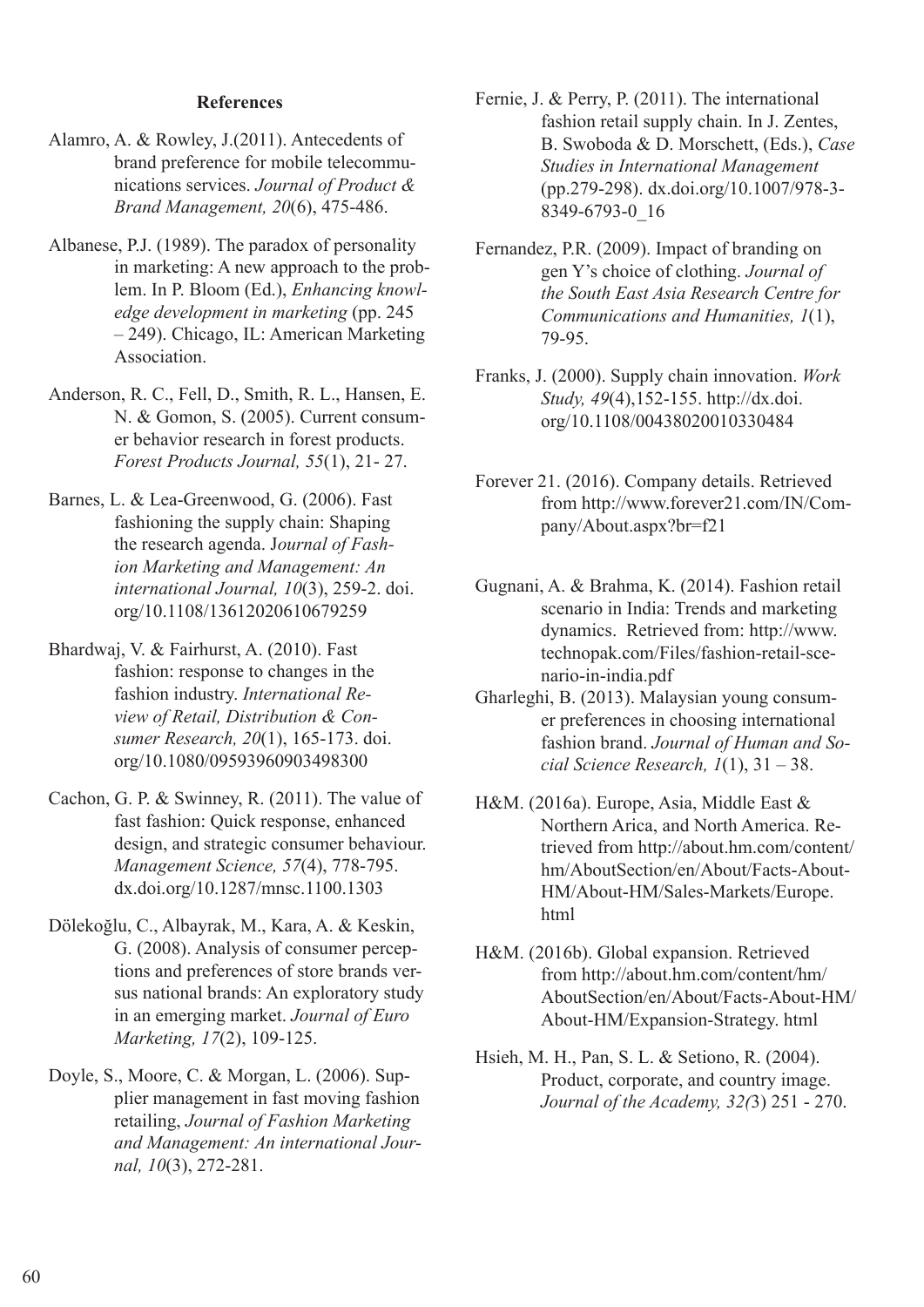- Ismail, Z., Masood, S. & Tawab, Z. M. (2012). Factors affecting consumer preferences of international brands over local brands. *International Proceedings of Economics Development and Research, 31*, 54-60.
- Jung, J. & Sung, E. (2008). Consumer-based brand equity: Comparisons among Americans and South Koreans in the USA and South Koreans in Korea. Jo*urnal of Fashion Marketing and Management, 12*(1), 24- 35.
- Khare, A. & Rakesh, S. (2010). Predictors of fashion clothing involvement among Indian youth. *Journal of Targeting, Measurement and Analysis for Marketing 18*(3, 4), 209–220.
- Kubendran, V. & Vanniarajan, T. (2005).Comparative analysis of rural and urban consumers on milk consumption. *Indian Journal of Marketing, 35*(12), 27-30.
- Mittal, P. & Aggarwal, S. (2012). Consumer perception towards branded garments: A study of Jaipur. *International Journal of Research & Finance Marketing, 2*(2), 566-583.
- Narang, R. (2006). A study on branded men's wear. *Indian Journal of Marketing, 36*(11). Retrieved from http://www.indianjournalofmarketing.com/index.php/ijom/article/view/34390
- Rajput, N., Kesharwani, S. & Khanna, A. (2012a). Consumers' attitude towards branded apparel: Gender perspective. *International Journal of Marketing Studies, 4*(2), 111- 120.
- Rajput, N., Kesharwani, S. & Khanna, A. (2012b). Dynamics of female buying behaviour: A study of branded apparels in India. International *Journal of Marketing Studies, 4*(4), 121 -129.
- Shendge, R. (2012). A comparative study of consumer preference towards Cadbury and Nestle chocolates with special reference to Navi Peth Area in Solapur City. *Golden Research Thoughts, 1*(10), 1-4.
- Sproles, G, & Kendall, E.L.(1986). A methodology for profiling consumer's decision making styles. T*he Journal of Consumer Affairs, 20*(2), 267-279.
- Thomas, B. & Housden, M. (2002). *Direct marketing in practice*. Oxford, UK: Butterworth Heinemann
- Verma, A.P., Tiwari, K., Singh, K. & Yadav, S. (2010). A Study on consumer's perception about branded clothing store and merchandise Levis Stores & Koutons Store in India. (Research paper, Siva Sivani Institute of Management). Retrieved from: scribed com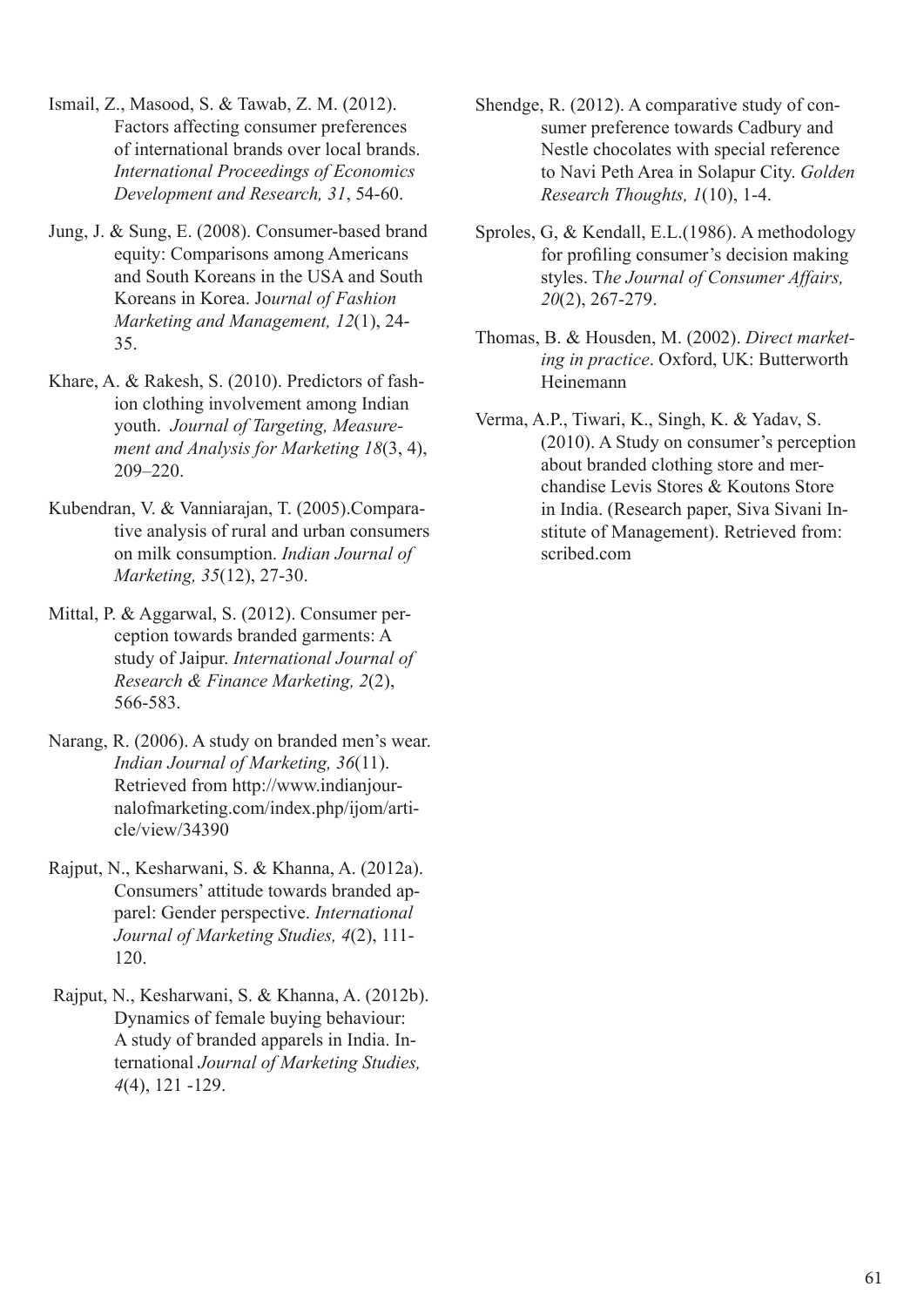## **Annexures**

## Questionnaire

| Gender:                                                              | Male                                                                  | Female |                       |                |                   |  |  |  |  |
|----------------------------------------------------------------------|-----------------------------------------------------------------------|--------|-----------------------|----------------|-------------------|--|--|--|--|
| Age:                                                                 | 35 years                                                              |        |                       | Above 35 years |                   |  |  |  |  |
| <b>Educational Qualification: Graduatd</b>                           |                                                                       |        | Post Graduate         |                | Others            |  |  |  |  |
| Location:                                                            | Delhi                                                                 |        | Gurgaon               |                | Ghaziabad         |  |  |  |  |
|                                                                      | <b>Occupation:</b> Service                                            |        | <b>Business</b>       |                | Others            |  |  |  |  |
|                                                                      | <b>Monthly Household Income:</b>                                      |        | <b>Upto Rs. 50000</b> |                | Rs. 50001-100000  |  |  |  |  |
|                                                                      | Q1 I find the quality of products to be appropriate at $H \& M$ .     |        | Rs. 100001-500000     |                | Above Rs. 500000  |  |  |  |  |
|                                                                      | 1. Strongly Disagree 2. Disagree 3. Neutral                           |        |                       | 4. Agree       | 5. Strongly Agree |  |  |  |  |
| Q2 I find the products at H&M to be priced appropriately.            |                                                                       |        |                       |                |                   |  |  |  |  |
|                                                                      | 1. Strongly Disagree 2. Disagree 3. Neutral                           |        |                       | 4. Agree       | 5. Strongly Agree |  |  |  |  |
|                                                                      | Q3. I find availability of products to be appropriate at H&M.         |        |                       |                |                   |  |  |  |  |
|                                                                      | 1. Strongly Disagree 2. Disagree 3. Neutral                           |        |                       | 4. Agree       | 5. Strongly Agree |  |  |  |  |
| Q4. I find it convenient to buy products at H&M.                     |                                                                       |        |                       |                |                   |  |  |  |  |
|                                                                      | 1. Strongly Disagree 2. Disagree 3. Neutral                           |        |                       | 4. Agree       | 5. Strongly Agree |  |  |  |  |
| Q5 I find advertisements of products to be appropriate at H&M.       |                                                                       |        |                       |                |                   |  |  |  |  |
|                                                                      | 1. Strongly Disagree 2. Disagree 3. Neutral                           |        |                       | 4. Agree       | 5. Strongly Agree |  |  |  |  |
|                                                                      | Q6 I find customer service to be appropriate at H&M.                  |        |                       |                |                   |  |  |  |  |
|                                                                      | 1. Strongly Disagree 2. Disagree                                      |        | 3. Neutral            | 4. Agree       | 5. Strongly Agree |  |  |  |  |
| Q7. I find the brand image of products to be appropriate at H&M.     |                                                                       |        |                       |                |                   |  |  |  |  |
|                                                                      | 1. Strongly Disagree 2. Disagree                                      |        | 3. Neutral            | 4. Agree       | 5. Strongly Agree |  |  |  |  |
| Q8. I find social media presence to be appropriate for H&M.          |                                                                       |        |                       |                |                   |  |  |  |  |
|                                                                      | 1. Strongly Disagree 2. Disagree                                      |        | 3. Neutral            | 4. Agree       | 5. Strongly Agree |  |  |  |  |
|                                                                      | Q9. I find social status attached to the brand be appropriate at H&M. |        |                       |                |                   |  |  |  |  |
|                                                                      | 1. Strongly Disagree 2. Disagree                                      |        | 3. Neutral            | 4. Agree       | 5. Strongly Agree |  |  |  |  |
| Q10. I find the quality of products to be appropriate at Forever 21. |                                                                       |        |                       |                |                   |  |  |  |  |
|                                                                      | 1. Strongly Disagree 2. Disagree                                      |        | 3. Neutral            | 4. Agree       | 5. Strongly Agree |  |  |  |  |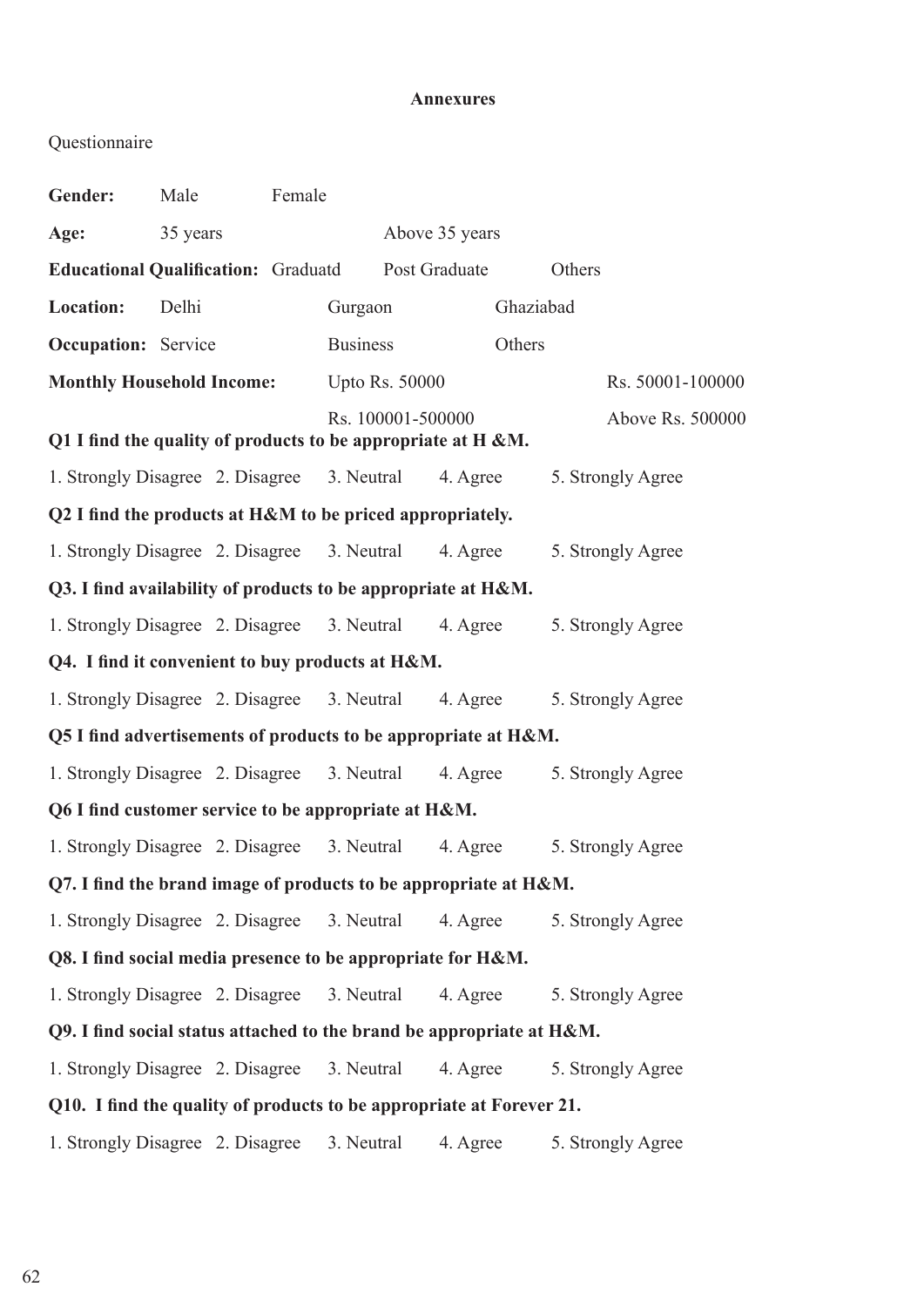|                                                                               |                                                                              |                                             |                                                          | Q11. I find the products at Forever 21 to be priced appropriately.        |                                                                                                    |  |  |  |
|-------------------------------------------------------------------------------|------------------------------------------------------------------------------|---------------------------------------------|----------------------------------------------------------|---------------------------------------------------------------------------|----------------------------------------------------------------------------------------------------|--|--|--|
| 1. Strongly Disagree 2. Disagree 3. Neutral<br>4. Agree<br>5. Strongly Agree  |                                                                              |                                             |                                                          |                                                                           |                                                                                                    |  |  |  |
| Q12. I find availability of products to be appropriate at Forever 21.         |                                                                              |                                             |                                                          |                                                                           |                                                                                                    |  |  |  |
| 1. Strongly Disagree 2. Disagree 3. Neutral<br>4. Agree<br>5. Strongly Agree  |                                                                              |                                             |                                                          |                                                                           |                                                                                                    |  |  |  |
|                                                                               |                                                                              |                                             | Q13. I find it convenient to buy products at Forever 21. |                                                                           |                                                                                                    |  |  |  |
| 1. Strongly Disagree 2. Disagree 3. Neutral<br>5. Strongly Agree<br>4. Agree  |                                                                              |                                             |                                                          |                                                                           |                                                                                                    |  |  |  |
| Q14. I find advertisements of products to be appropriate at Forever 21.       |                                                                              |                                             |                                                          |                                                                           |                                                                                                    |  |  |  |
|                                                                               |                                                                              | 1. Strongly Disagree 2. Disagree 3. Neutral |                                                          | 4. Agree                                                                  | 5. Strongly Agree                                                                                  |  |  |  |
| Q15. I find customer service to be appropriate at Forever 21.                 |                                                                              |                                             |                                                          |                                                                           |                                                                                                    |  |  |  |
| 1. Strongly Disagree 2. Disagree 3. Neutral<br>4. Agree                       |                                                                              |                                             |                                                          |                                                                           | 5. Strongly Agree                                                                                  |  |  |  |
|                                                                               |                                                                              |                                             |                                                          | Q16. I find the brand image of products to be appropriate for Forever 21. |                                                                                                    |  |  |  |
| 1. Strongly Disagree 2. Disagree 3. Neutral<br>4. Agree                       |                                                                              |                                             |                                                          |                                                                           | 5. Strongly Agree                                                                                  |  |  |  |
| Q17 I find social media presence to be appropriate at Forever 21.             |                                                                              |                                             |                                                          |                                                                           |                                                                                                    |  |  |  |
|                                                                               | 1. Strongly Disagree 2. Disagree 3. Neutral<br>4. Agree<br>5. Strongly Agree |                                             |                                                          |                                                                           |                                                                                                    |  |  |  |
| Q18. I find social status attached to the brand be appropriate at Forever 21. |                                                                              |                                             |                                                          |                                                                           |                                                                                                    |  |  |  |
| 1. Strongly Disagree 2. Disagree 3. Neutral<br>4. Agree<br>5. Strongly Agree  |                                                                              |                                             |                                                          |                                                                           |                                                                                                    |  |  |  |
|                                                                               |                                                                              |                                             |                                                          |                                                                           | Rank the following factors on a scale of 1-9 (1 highly preferred and 9 least preferred) while pur- |  |  |  |
|                                                                               | chasing the products.                                                        |                                             |                                                          |                                                                           |                                                                                                    |  |  |  |
|                                                                               | Factor                                                                       |                                             |                                                          |                                                                           | Ranking                                                                                            |  |  |  |
| 19                                                                            | Quality of products                                                          |                                             |                                                          |                                                                           |                                                                                                    |  |  |  |
| $20\,$                                                                        | Price of products                                                            |                                             |                                                          |                                                                           |                                                                                                    |  |  |  |
| 21                                                                            | Availability of products                                                     |                                             |                                                          |                                                                           |                                                                                                    |  |  |  |
| $22\,$                                                                        | Convenience of buying of products.                                           |                                             |                                                          |                                                                           |                                                                                                    |  |  |  |
| 23                                                                            | Advertisements of products                                                   |                                             |                                                          |                                                                           |                                                                                                    |  |  |  |
| 24                                                                            | Customer service of products                                                 |                                             |                                                          |                                                                           |                                                                                                    |  |  |  |
| 25                                                                            | Brand image of products                                                      |                                             |                                                          |                                                                           |                                                                                                    |  |  |  |
| 26                                                                            | Social Media presence of products                                            |                                             |                                                          |                                                                           |                                                                                                    |  |  |  |
| $27\,$                                                                        | Social status attached to products                                           |                                             |                                                          |                                                                           |                                                                                                    |  |  |  |

Table 1.